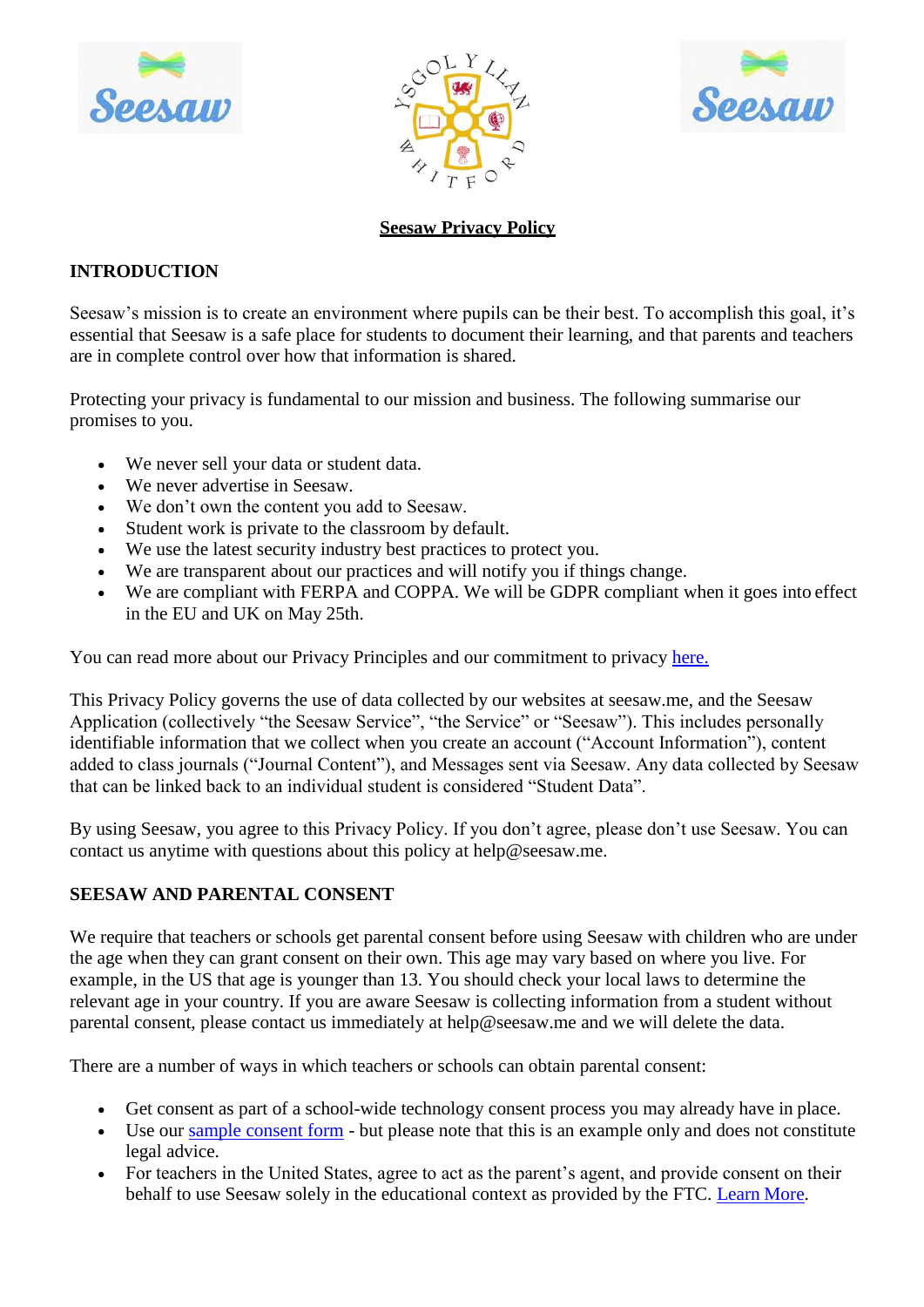#### **SEESAW AND FERPA**

Data collected by Seesaw may include personally identifiable information from education records that are subject to the Family Educational Rights and Privacy Act, "FERPA", ("FERPA Records"). To the extent that Student Data includes FERPA Records, you designate Seesaw as a "School Official" (as that term is used in FERPA and its implementing regulations) under the direct control of the school with regard to the use and maintenance of the FERPA Records and Seesaw agrees to comply with FERPA.

#### **WHO DOES SEESAW COLLECT INFORMATION FROM?**

Teachers, parents, family members, students, and schools may create accounts on Seesaw. We also collect limited log-data from all visitors to our marketing website.

# **WHAT INFORMATION DOES SEESAW COLLECT?**

**Account Information:** When teachers, parents, family members, or school administrators create an account on Seesaw we collect your name, email address, password, and profile picture. Seesaw may also collect your phone number if you enter it in your Account Settings.

Students cannot create an account by themselves, but must be invited to a Seesaw class by a teacher or school administrator. Where students have permission to use Seesaw, Seesaw collects personally identifiable information about them including their names, email addresses, and profile picture. This information may be entered by a teacher or the student or populated from the student's account with a third party sign-in service, such as their Google account.

**Journal Content:** Seesaw also collects content that is added to a class or student journal. This content may be photos, drawings, files, notes, hyperlinks, and other ways of documenting student learning. We regularly add types of information that can be uploaded to a Journal, and these are all covered by this Policy. We also collect comments on posts in your class journal which may be text, or if you allow Seesaw to access the microphone on your device, voice recordings. Journal Content that is uploaded by a student or teacher may be considered a student education record as defined by FERPA.

**Messages:** Seesaw collects messages that are sent and received in Seesaw by teachers, family members, and students.

**Communications:** Seesaw collects any information you send to us directly, such as email communications.

**Information from your Google Account or other Third-Party Sign-in Service:** Seesaw allows teachers, parents, and students (after being invited by a teacher) to sign up for and log into our service using a Google or Clever Account. When you sign up for an account using one of these Third-Party Services, we use the name, profile picture, and email address (if available) from these services.

**Log Data:** When you use Seesaw, we receive log data such as your IP address, browser type, operating system, device information, and your mobile carrier. In addition, we may receive or collect additional information such as the referring web page, referring search terms, and pages visited. If you are using Seesaw as a teacher, parent, or administrator, Seesaw may use your IP address to determine your approximate location for the purposes of sending you customized marketing and other information about our products.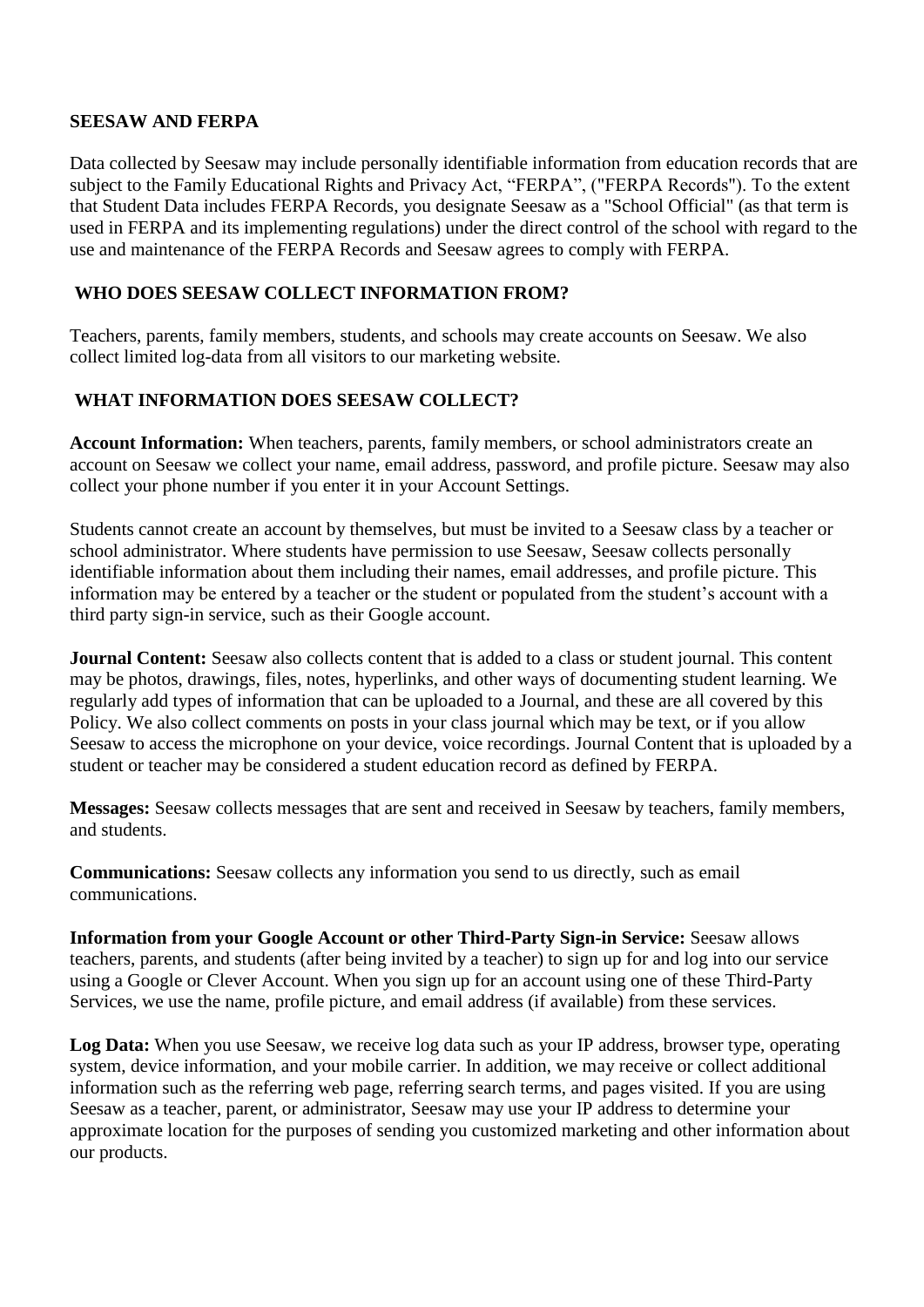### **HOW DOES SEESAW USE THIS INFORMATION?**

We only use this information to provide our services to you. For example we use this information to:

- Allow you to access and use our service by verifying your identity and storing your Journal Content.
- Provide teachers, schools, and family members with customer support.
- Notify you about activity on and updates to your account or your child's account (if you've indicated in your account settings that you'd like notifications).
- Research, understand, and analyze trends of users to improve and develop new features for our products.
- Promote new Seesaw products and services to teachers, parents and schools.
- Investigate, prevent, and detect activities on our service that we believe may violate the law or applicable regulations. We may, at the request of a school, investigate accounts to determine whether they comply with school policies.

#### **DOES SEESAW ALLOW ADVERTISING OR SHARE DATA FOR ADVERTISING?**

Absolutely not. Our business model is straightforward: we charge for optional, additional features on top of our free product and have no interest in advertising within Seesaw. We never display ads, allow thirdparty ads, share data for the purpose of displaying ads, or allow data collection by third-party advertisers or data brokers.

#### **IN WHAT LIMITED CIRCUMSTANCES MAY SEESAW NEED TO SHARE MY INFORMATION?**

We do not sell or share any Student Data, Journal Content, Messages, or Account Information with third parties except in the limited circumstances detailed below:

- We use a small number of third-party services in order to operate and improve Seesaw for example a data center operator that manages our servers or a notification service that helps us send you messages about your account. These services need access to your personally identifiable information in order to work (i.e. your email address is required to send you email), but are contractually prohibited from using that information for any other purpose other than to provide the Seesaw service. In cases of onward transfer to third parties of data of EU individuals received pursuant to the EU-US Privacy Shield, Seesaw is potentially liable. A list of the third-party services that obtain personally identifiable information we currently use can be found [here.](https://help.seesaw.me/hc/en-us/articles/360002362152-Who-are-Seesaw-s-subprocessors-) When these third-party services transfer the personal information (Personal Data, as that term is defined in GDPR) of EU residents, these services are processors and are contractually bound to also comply with GDPR to protect your data privacy and security.
- Seesaw may disclose your information to a third party to comply with applicable laws or regulations, or a valid legal request - including to meet national security or law enforcement requirements. If we are going to release your data, we will do our best to provide you with notice in advance by email, unless we are prohibited from doing so by law.
- Seesaw may disclose student Account Information and Journal Content to the child's school district upon request, as required by FERPA.
- We may disclose or transfer your Account Information and Journal Content in connection with the sale, merger, bankruptcy, sale of assets or reorganization of our company. We will notify you if a different company will receive your information. The promises in this Privacy Policy will apply to your data as transferred to the new entity.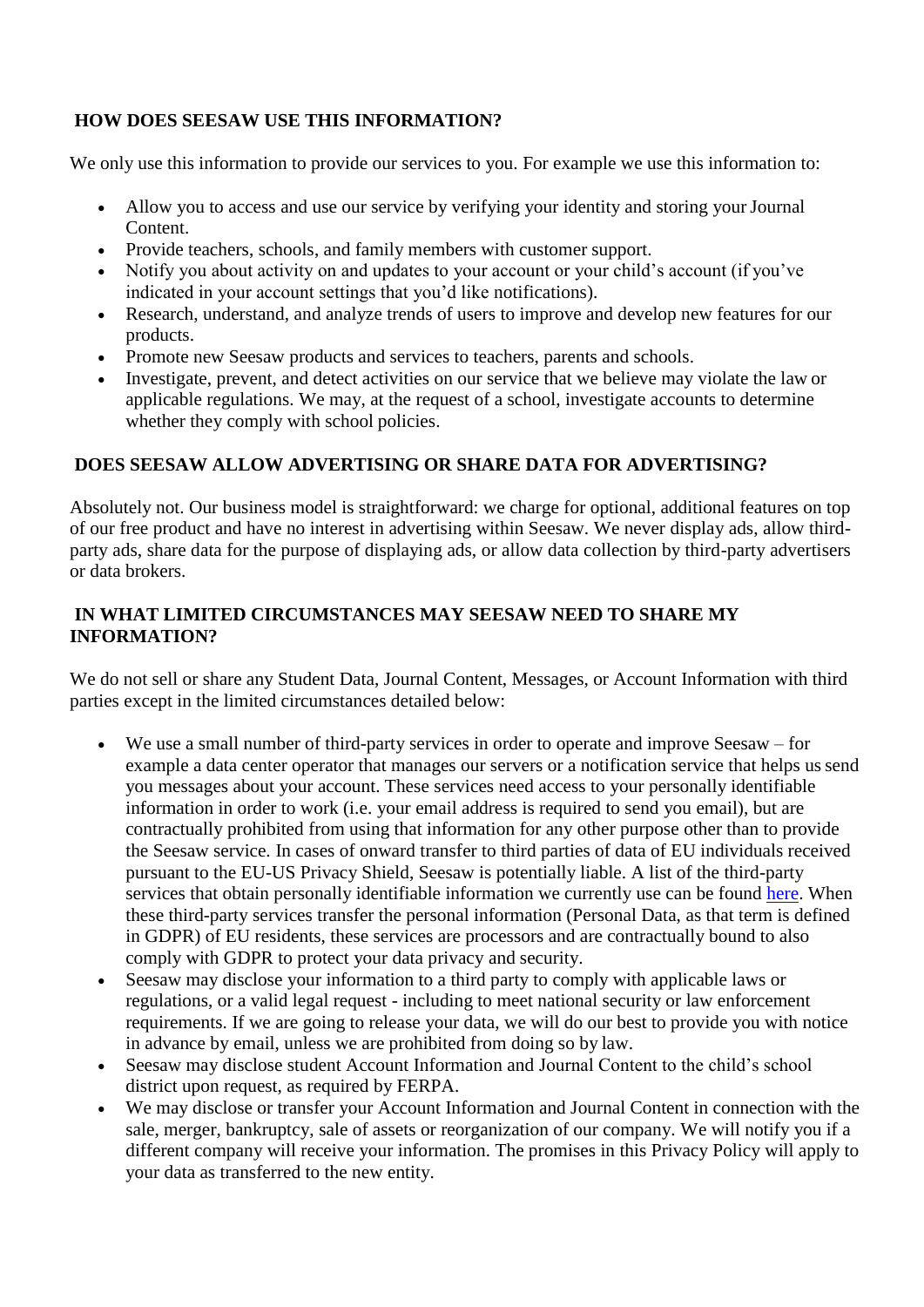# **DO YOU WORK WITH THIRD-PARTY ANALYTICS SERVICES?**

Seesaw is constantly improving, and we use aggregate data about how Seesaw is used -- for example what buttons you click on or what pages you visit -- to inform those decisions.

To help us analyze this data, we use a small number of third-party services (such as Google Analytics and Fabric). In no circumstances are any data you have shared with Seesaw (such as your Account Information or Journal Content) shared with these services. In addition, these services are contractually obligated only to use data about your usage of Seesaw to provide analytics services to us and are prohibited from sharing it or using it for other purposes.

We also use third-party conversion tracking services only to understand if a teacher signs up for Seesaw after seeing an ad for Seesaw. None of the data you share with Seesaw (such as your Account Information or Journal Content) is shared with these services.

### **HOW DO YOU USE COOKIES?**

Cookies are small text files that we transfer to your web browser that allow us to identify your web browser and store information about your account. We use these cookies to keep you logged in to Seesaw, customize your Seesaw experience, understand how you use Seesaw, and promote Seesaw to relevant teachers and schools.

Please be aware that Seesaw will not work properly if you disable or decline cookies.

### **HOW CAN USERS SHARE STUDENT AND CLASS JOURNAL INFORMATION?**

Seesaw is designed for safe sharing. Teachers control who class journals are shared with by authorizing people who can access a student's class content. Teachers may also choose to publish specific class content to a public class web page managed by Seesaw, or to third party services including Facebook and Twitter. Teachers control whether or not students can share Seesaw content with other services. Family members who have access to class content may also choose to share that content on third party services they use.

Parents may request that teachers grant access to extended family members. It is important that everyone understands that those family members will also be able to see and share their child's content with thirdparty services and with the public. Seesaw has no responsibility for any information an authorized account holder shares on a third-party website. The third-party website's policies will apply to content shared there.

# **HOW DOES SEESAW HANDLE ABANDONED ACCOUNTS?**

Seesaw reserves the right to terminate accounts that have not been accessed by the teacher or school associated with the account for a period of more than one year. Prior to terminating an abandoned account, Seesaw will notify the teacher or school associated with the account by email and provide an opportunity to download an archive copy of the class journal.

# **HOW TO VIEW, CORRECT, EDIT, PORT, OR UPDATE YOUR PERSONAL INFORMATION**

You have the right to access, correct, download for transport to a similar service, or delete any of your personal information collected by Seesaw. If you are a parent or teacher, you can update the information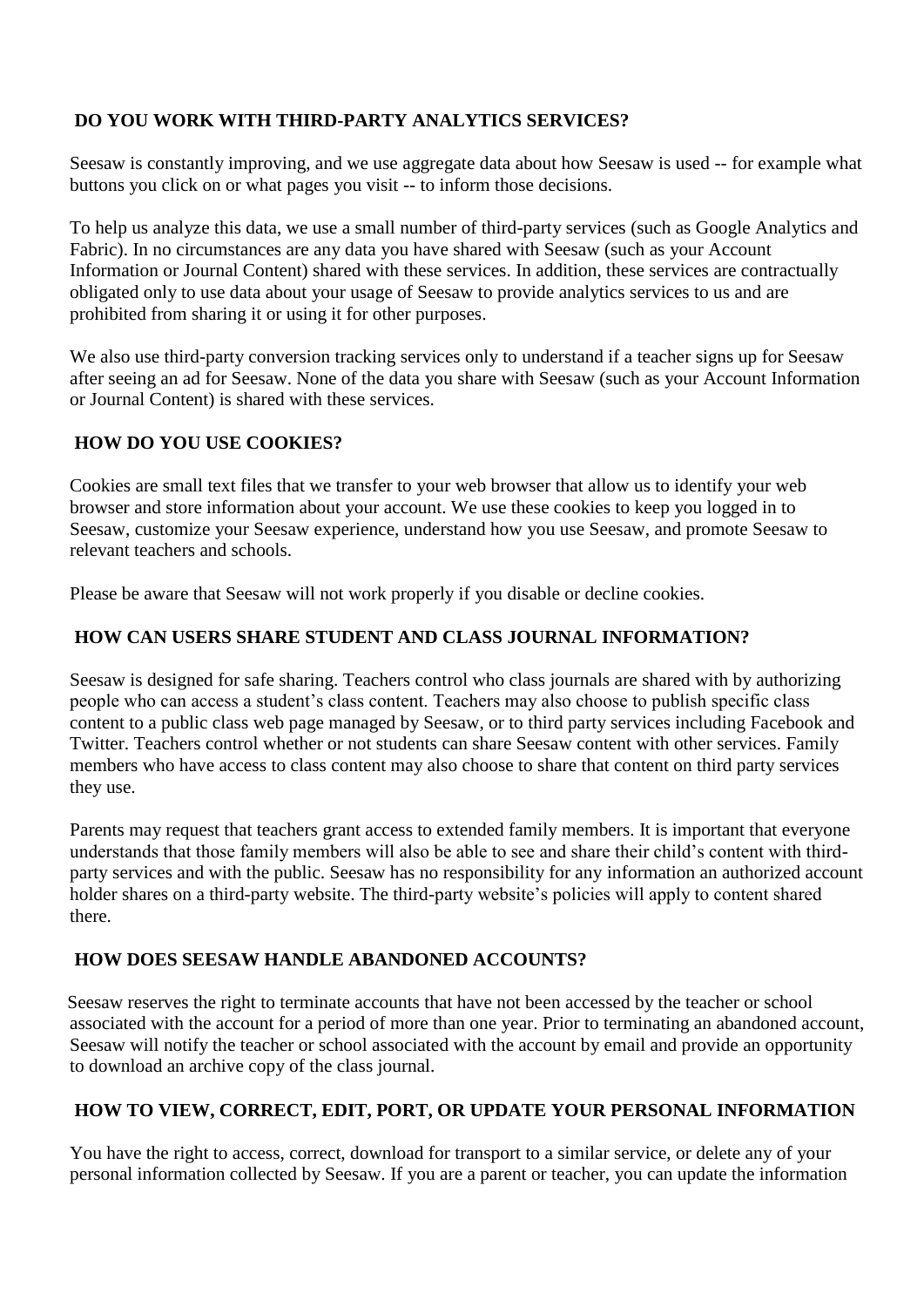associated with your Seesaw account directly by logging into your Seesaw account and viewing the Account Settings tab on your profile. If you are a parent and want to correct, edit, download, or update information about a student, please work directly with your teacher or school, or you can contact us at [help@seesaw.me.](mailto:help@seesaw.me)

### **HOW TO DELETE YOUR SEESAW ACCOUNT**

If you would like to delete your Seesaw account or any content submitted to Seesaw, please send an email [to help@seesaw.me.](mailto:help@seesaw.me) If you request that your account or any content submitted to Seesaw be deleted, Seesaw may still retain information for up to 60 days to provide customer support and prevent accidental deletion.

If you are a teacher or school administrator within the US, please be aware that FERPA requires us to retain student education records once a valid request to inspect those records has been made.

### **HOW DOES SEESAW KEEP YOUR DATA SAFE?**

Seesaw takes protecting your security and privacy seriously and we've put a number of measures in place to protect the integrity of your information, including use of highly secure, routine 3rd party security audits, access-controlled data centers, data encryption in transit and encryption of Journal Content at rest. For more information, please read this [article.](https://help.seesaw.me/hc/en-us/articles/203258429-How-does-Seesaw-help-keep-student-data-safe-)

In the event of a security breach, we will notify affected account holders as required by law so that you can take steps to keep your data safe.

#### **HOW DOES SEESAW HANDLE DATA FROM INTERNATIONAL VISITORS?**

The Seesaw Service is hosted and operated in the United States and is subject to United States law. Any personal information that you provide to Seesaw will be hosted on United States servers. By using this Service, you consent to the transfer to and processing of your personal information in the United States.

Seesaw is subject to the investigatory and enforcement powers of the Federal Trade Commission (FTC). Under their jurisdiction, Seesaw complies with the EU - U.S. and Swiss-US Privacy Shield Frameworks as set forth by the US Department of Commerce regarding the collection, use and retention of personal information from European Union member countries. Seesaw has certified that it adheres to the Privacy Shield Privacy Principles of notice, choice, accountability for onward transfer, security, data integrity, access, and enforcement and liability. If there is any conflict between the policies in this privacy policy and the Privacy Shield Principles, the Privacy Shield principles shall govern. You can learn more about the Privacy Shield program on their [website,](https://www.privacyshield.gov/welcome) or view our certification page [here.](https://www.privacyshield.gov/list)

In compliance with the Privacy Shield Principles, Seesaw commits to resolve complaints about your privacy and our collection or use of your personal information. European Union citizens with inquiries or complaints regarding this privacy policy should first contact support [at help@seesaw.me.](mailto:help@seesaw.me)

Seesaw has further committed to refer unresolved privacy complaints under the Privacy Shield Principles to an independent non-profit dispute resolution mechanism, the BBB EU Privacy Shield, located in the United States and operated by the Council of Better Business Bureaus. If you do not receive timely acknowledgment of your complaint, or if your complaint is not satisfactorily addressed, please visit the BBB EU Privacy Shield website at<http://www.bbb.org/EU-privacy-shield/for-eu-consumers> for more information and to file a complaint. Please note that if your complaint is not resolved through these